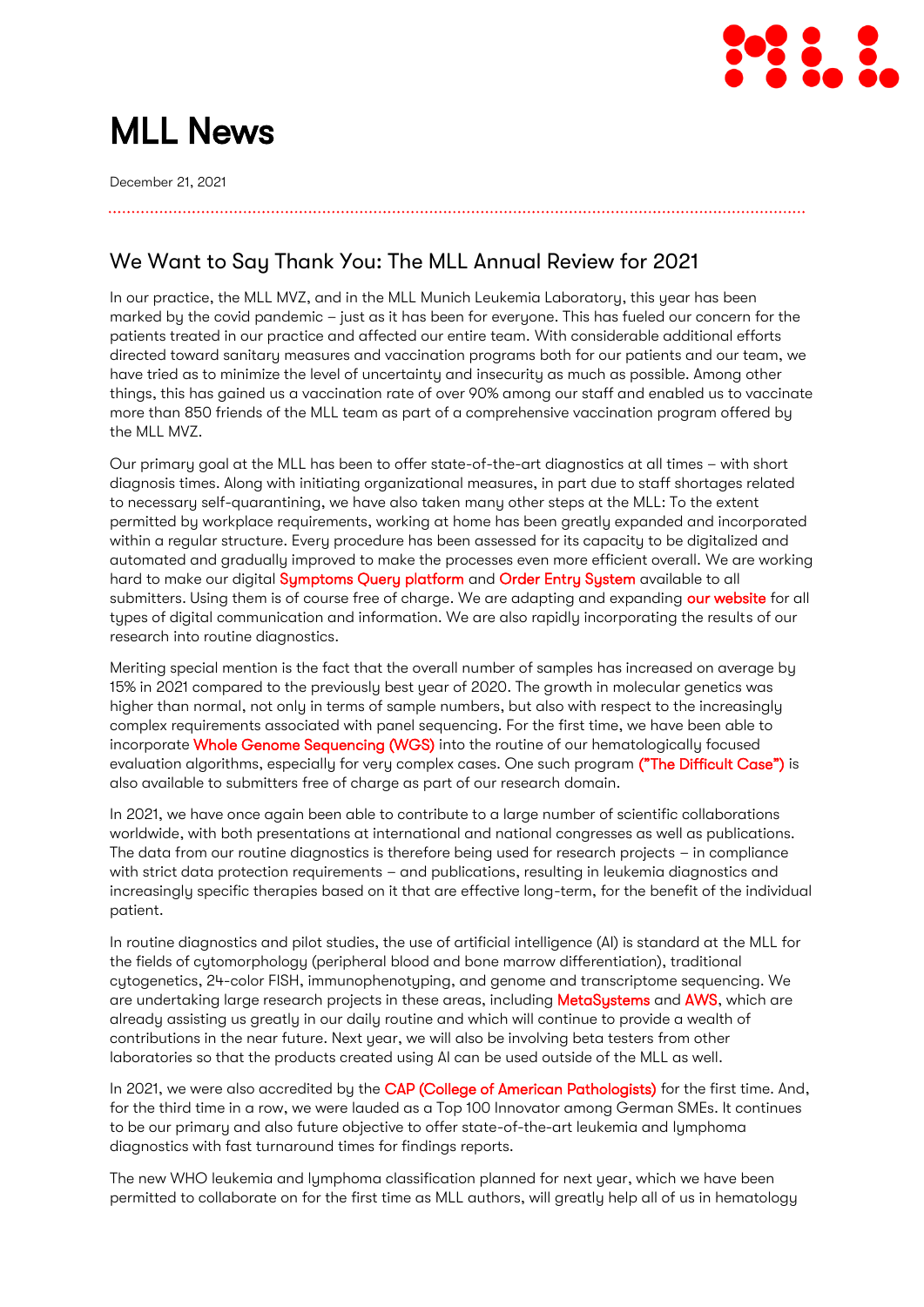

to arrive at an even better understanding of hematological diseases and the therapies used to treat them. We are pursuing this objective more than ever at the MLL: to quickly make the increasingly comprehensive and specific diagnostic findings – especially from cytogenetics and molecular genetics – directly available to every single patient for classification, prognosis assessment, and targeted therapy (precision medicine). This is increasingly the case with "measurable residual [disease" \(MRD\)](https://www.mll.com/methoden/messbare-resterkrankung-mrd.html), which is playing an ever greater role in therapy management.

We want to thank all of our employees for their excellent work this year despite the challenging circumstances with which we all have to live right now. We also want to thank our submitters for the trust they place both in and in our diagnostics. Finally, we are grateful to all of our partners for their constructive collaboration, even in times of delivery bottlenecks.

It remains our common goal to use the results of our diagnostics to extend lives and increase healing rates.

We wish you all a peaceful Christmas season and, for all of us, a much more positive outlook for the year 2022.

With best regards,

Prof. Dr. med. Claudia Haferlach Prof. Dr. med. Dr. phil. Torsten Haferlach Prof. Dr. med. Wolfgang Kern

Author: Prof. Dr. med. Dr. phil. Torsten Haferlach



# Hematological Whole Genome and Transcriptome Sequencing as a New Diagnostic Tool for Acute Leukemias

Various research projects have shown that new technologies such as whole genome sequencing (WGS) and whole transcriptome sequencing (WTS) provide added value for patients with acute leukemia. In the coming year, the MLL will be offering both diagnostics using classical methods as well a[s WGS/WTS](https://www.mll.com/wissenschaft/diagnostik-der-zukunft.html) analysis for acute leukemia. We want to pass this added clinical value on to our patients while at the same time learning from the knowledge gained. We also want to put WGS/WTS to the test in order to validate their clinical benefit.

#### The Hematological Genome and Transcriptome in Routine Diagnostics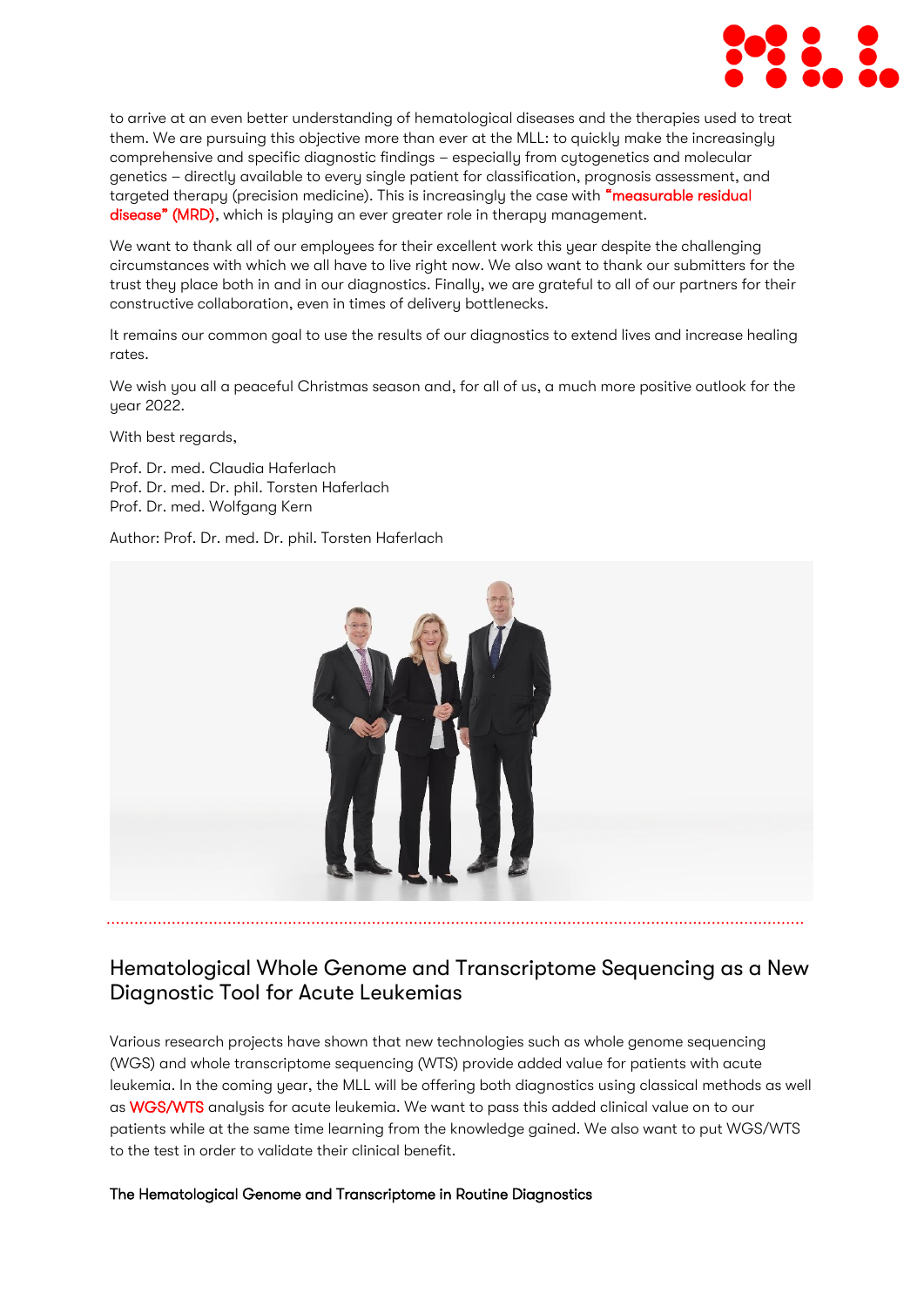

In a publication by Duncavage et al. in the New England Journal of Medicine (NEJM. [2021;384\(10\):924-935\),](https://www.nejm.org/doi/full/10.1056/NEJMoa2024534) it was shown that whole genome sequencing can reliably gather the information currently being collected by chromosome analysis and molecular genetic methods and that it can also identify other prognostically and therapeutically relevant alterations. In our own projects at the MLL on acute lymphoblastic leukemia [\(ALL; Walter et al. BMC Cancer. 2021;21\(1\):886\),](https://bmccancer.biomedcentral.com/articles/10.1186/s12885-021-08635-5) we also managed to accomplish even more detailed classification of patients using transcriptome analysis. This demonstrates the added value that these new technologies could provide to patients in the future.

This additional diagnostic benefit for the patient is a major focus for us. We are aware that using whole genome sequencing to diagnose leukemia involves a change for both the doctor and the patient, as it is necessary to provide the patient with specific information and prepare separate declaration of consent. We want to make it very clear that we are conducting an analysis of the "hematological/clinical genome" with our approach. As with conventional molecular genetics, we use bone marrow as our starting material. At the same time, we also use peripheral blood (or separated T cells) to diagnose acute myeloid leukemia in order to eliminate any germline changes from the sequencing data, since the investigation is aimed at somatic changes within the leukemia cells. Any germline predispositions that are unrelated to the acute leukemia are therefore excluded from the investigation, being deliberately sorted out in our analytical pipeline. The preparation process for WGS/WTS diagnostics uses DNA and RNA from the corresponding sample. After sequencing, the data are specifically examined for various diagnostically and prognostically relevant alterations. On the one hand, we examine changes in copy numbers, traditionally covered by chromosome analysis. The WGS analysis produces a higher level of resolution here, also allowing for smaller alterations to be discovered that remain undetected at the resolution of normal chromosome banding analysis. In addition, we also see copy-neutral losses in heterozygosity (CN-LOH) and translocations, which usually lead to fusion transcripts. We detect them at the same time with the transcriptome analysis, the two methods providing us with an internal confirmation. For smaller alterations, such as mutations in individual genes, we study a gene set relevant for hematological neoplasia, which lets us factor in all of the mutation information necessary for the diagnostics and risk stratification. In addition to the detection of fusion genes and overexpressions of the genes involved, the transcriptome analysis also allows for the generation of an expression profile.

Depending on the subtype, this produces a different pattern, particularly for [ALL,](https://www.mll.com/erkrankungendiagnostik/akute-lymphatische-leukaemie-all/akute-lymphatische-leukaemie-all.html) making classification into specific groups possible. From our research projects, we know that a larger proportion of patients can be assigned to a specific group than is possible using traditional diagnostic methods. If you, the treating doctor, are interested in participating in our study, please send a [declaration of consent](https://www.mll.com/Downloads_MLL/MLL_Einverstaendniserklaerung_WGS.pdf) signed by your patient at the time when you explained [AML](https://www.mll.com/erkrankungendiagnostik/akute-myeloische-leukaemie-aml/akute-myeloische-leukaemie-aml.html) or [ALL,](https://www.mll.com/erkrankungendiagnostik/akute-lymphatische-leukaemie-all/akute-lymphatische-leukaemie-all.html) after which the patient can be included and tested using WGS/WTS along with the current gold standard diagnostic method.

In this case, of course, you will also receive a corresponding supplementary report on the results of the WGS/WTS analysis. Naturally, we will cover the costs for the WGS/WTS analysis ourselves.

Author: Dr. rer. nat. Manja Meggendorfer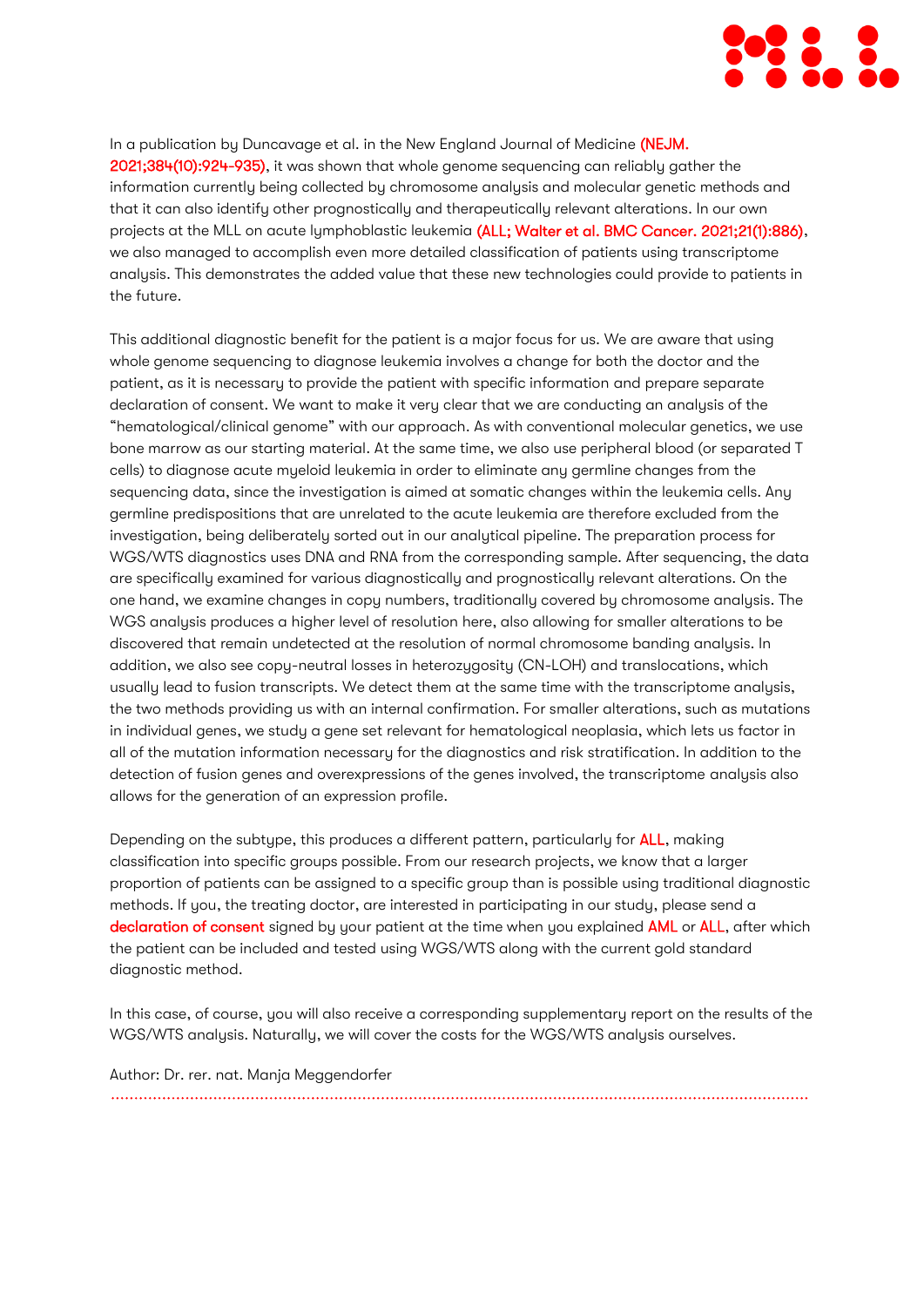



# 63rd ASH Annual Meeting & Exposition – a Postscript

The 63rd Annual Meeting & Exposition of the [American Society of Hematology](https://www.hematology.org/) was held on December 11-14 – this year as a hybrid event for the first time. The MLL team attended virtually with a total of 13 contributions. "The ASH Annual Meeting is an absolute highlight for us every year. This is where the latest findings from our basic and clinical research are presented. After the congress, we sit down and discuss what adjustments we need to make to our diagnostic offers and to the interpretation of our findings based on the data presented. It is also exciting to see what kind of reactions we get to the data presented, all of which greatly encourages future scientific projects and collaborations," said Prof. Dr. med. Claudia Haferlach, MLL founder and managing director.

The main topics were the continuous improvement of today's gold standard and the diagnostics of tomorrow, including the use of artificial intelligence (AI) in the clinical routine and research, along with genome-wide methods of WGS (whole genome sequencing) and WTS (whole transcriptome sequencing). We have summarized for you all of this year's ASH presentations with MLL participation.

#### Improvement of Diagnostic Workflows in Molecular Genetics and Immunophenotyping

In molecular genetics, [Walter et al.](https://ashpublications.org/blood/article/138/Supplement%201/2228/478738) show how the diagnostic spectrum of next-generation sequencing (NGS) can be expanded using a target enrichment process to allow losses in heterozygosity (CN-LOH, copy number neutral loss of heterozygosity) to be detected as well. The prognostic importance of this is gaining in recognition. A commercially available panel for detecting changes in chromosome copy numbers was used for the purposes of enrichment. By combining target enrichment and NGS, CN-LOH was able to be detected with sensitivity and cost-effectively at a shallow depth of sequencing. In a patient cohort of 1,196 patients, 10% had at least one instance of CN-LOH, with 4q, 7q, 9p, and 11q being affected with particular frequency. Another investigation by [Hörmann et al.](https://ashpublications.org/blood/article/138/Supplement%201/1117/480475/Incidential-Findings-of-Mutations-in-the-PIGA-Gene) made it clear that expanding the NGS panel for myeloid neoplasia to include the *PIGA* gene also has diagnostic and clinical relevance in cases where PNH is not suspected. In a cohort of 20,320 patients examined using this panel, a *PIGA* mutation was found in 67 patients. Of the 37 patients without a history of PNH, 20 patients were also examined by immunophenotyping, showing that a PNH clone was detectable in the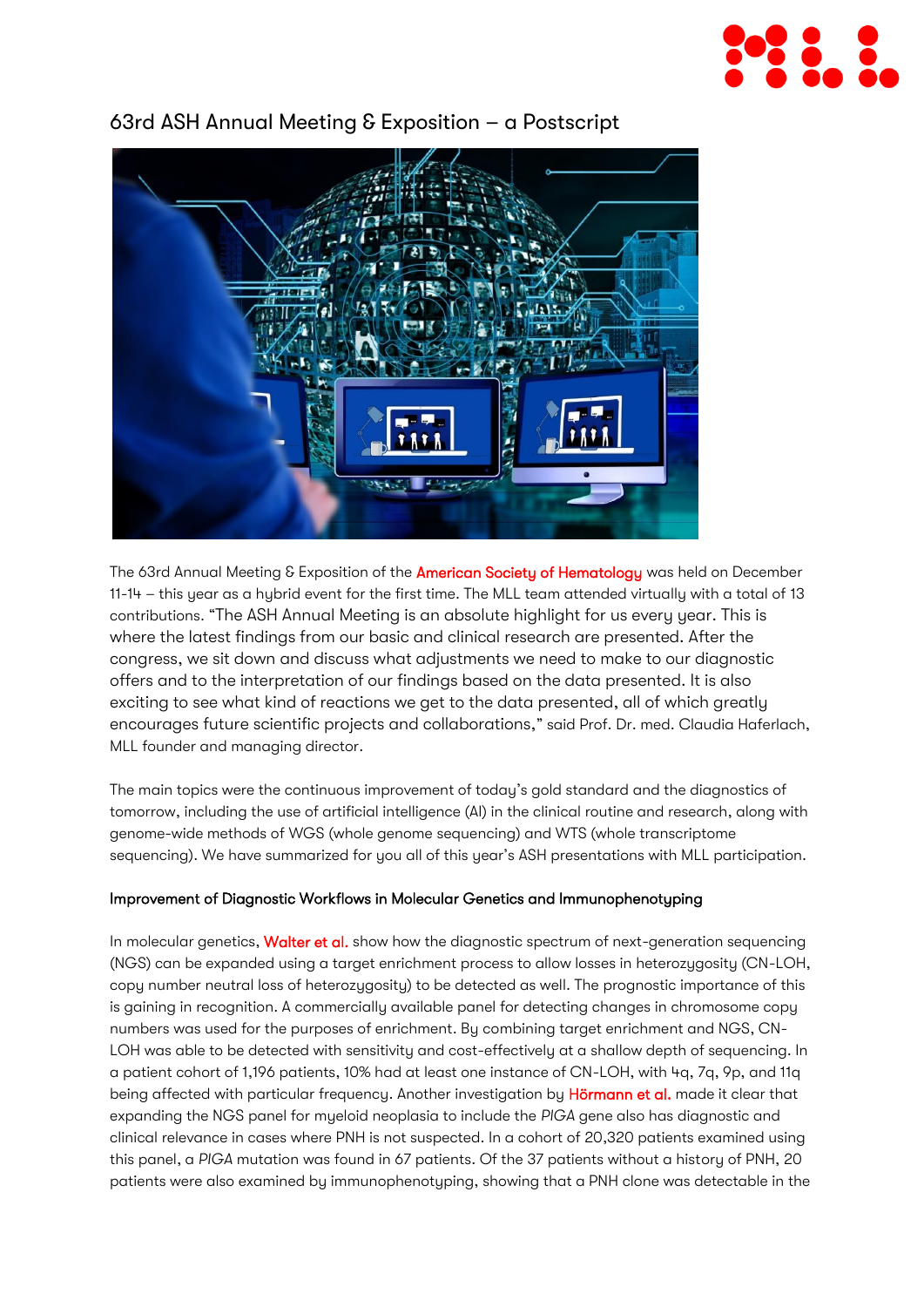

vast majority of cases (85%). Truncating *PIGA* mutations were highly specific for the presence of a PNH clone.

In immunophenotyping, it was possible for findings from a prospective, multicenter study to lead to the optimization of MDS diagnostics. MDS patients exhibit aberrant immune phenotypes, which, however, are not defined by a single characteristic marker and can instead involve a large number of markers in different cell lines. Only by looking at it as a whole can it be assessed whether the findings of the immunophenotyping are consistent with a diagnosis of MDS. As [Kern et al.](https://ashpublications.org/blood/article/138/Supplement%201/3995/481460/Multicenter-Prospective-Evaluation-of-Diagnostic) have shown, only 17 markers contribute significantly to flow cytometry findings of MDS. If an aberrant expression profile can be determined for three of these markers, the correspondence with the cutomorphological diagnosis is already 80%. The data also indicates that the blast cell threshold – currently > 5% and also an important indicator for an immunophenotypic diagnosis of MDS – can be corrected to > 3%.

#### Using AI to Reach a Diagnosis Quickly and Reliably

The [use of AI remains an important topic at the MLL](https://www.mll.com/aktuelles/magazin/mll-aktuell/automation-kuenstliche-intelligenz/mtlas-aerzte-und-kuenstliche-intelligenz-am-mll-ein-gutes-team.html) and was once again a major emphasis at the annual ASH conference this year. A total of four presentations on AI were given there, all of which were groundbreaking with regard to the application of AI in routine clinical diagnostics.

Concerning cytomorphology, two projects involving the automatization of blood and bone marrow smear differentiation were presented this year. In a prospective study, presented by **Haferlach, T. et** [al.,](https://ashpublications.org/blood/article/138/Supplement%201/103/477510) 10,082 blood smears were obtained both by highly qualified medical technicians as well as by using a tool fully automated from scanning to analysis that had been developed together with MetaSystems and Amazon Sagemaker. The correspondence between the two methods was a stunning 95% for pathogenic cases and will be significantly improved in the future through further training, including with rare cell types. The automated imaging of individual cells from bone marrow smears was also successfully established this year by [Pohlkamp et al.](https://ashpublications.org/blood/article/138/Supplement%201/4922/481964) - a major step toward automated single-cell image classification, remote diagnosis, and the generation of image galleries for human review and revision. The automatic classification of bone marrow smears will continue to develop rapidly through real-time training based on dynamic data sets.

With immunophenotyping, it has now become possible to analyze and evaluate raw data from flow cytometry matrices using AI, as the project presented by **Bellos et al.** confirmed. Various machine learning models have already been employed for this purpose: XGBoost, weighted SVC and LinearSVC, hierarchical model, and AutoGluon. This has made it possible for impressive R and P values to be achieved. In the future, the focus will not only be on improving existing models but also on identifying further sub-entities and applying transferred learning to enable the universal use of the tool for flow cytometry data.

One exciting project in the area of molecular genetics was presented by **Nadarajah et al.**, in which WGS and WTS data is interpreted using an AI tool. The goal here is to initially predict a final diagnosis without any human input. The complexity of such data exceeds the capabilities of purely manual analysis, meaning that an AI tool is able to compensate for any loss of data. It was possible for an overall precision of 85% to be achieved, with hard-to-distinguish entities such as MGUS/MM or MDS-EB-2/AML/CMML playing a major role. In independent tests, a precision of up to 100% was able to be achieved for clearly defined entities. The tool will be made available via a web application. The results of the automated decisions are presented transparently in the form of a clear visualization, thus ensuring comprehensibility for users.

#### WGS and WTS – Increasing Knowledge and the Path to Routine Diagnostics

WGS and WTS combine the diagnostic disciplines of chromosome banding analysis (CBA), fluorescence in situ hybridization (FISH), and molecular genetics. Like CBA, both WGS and WTS allow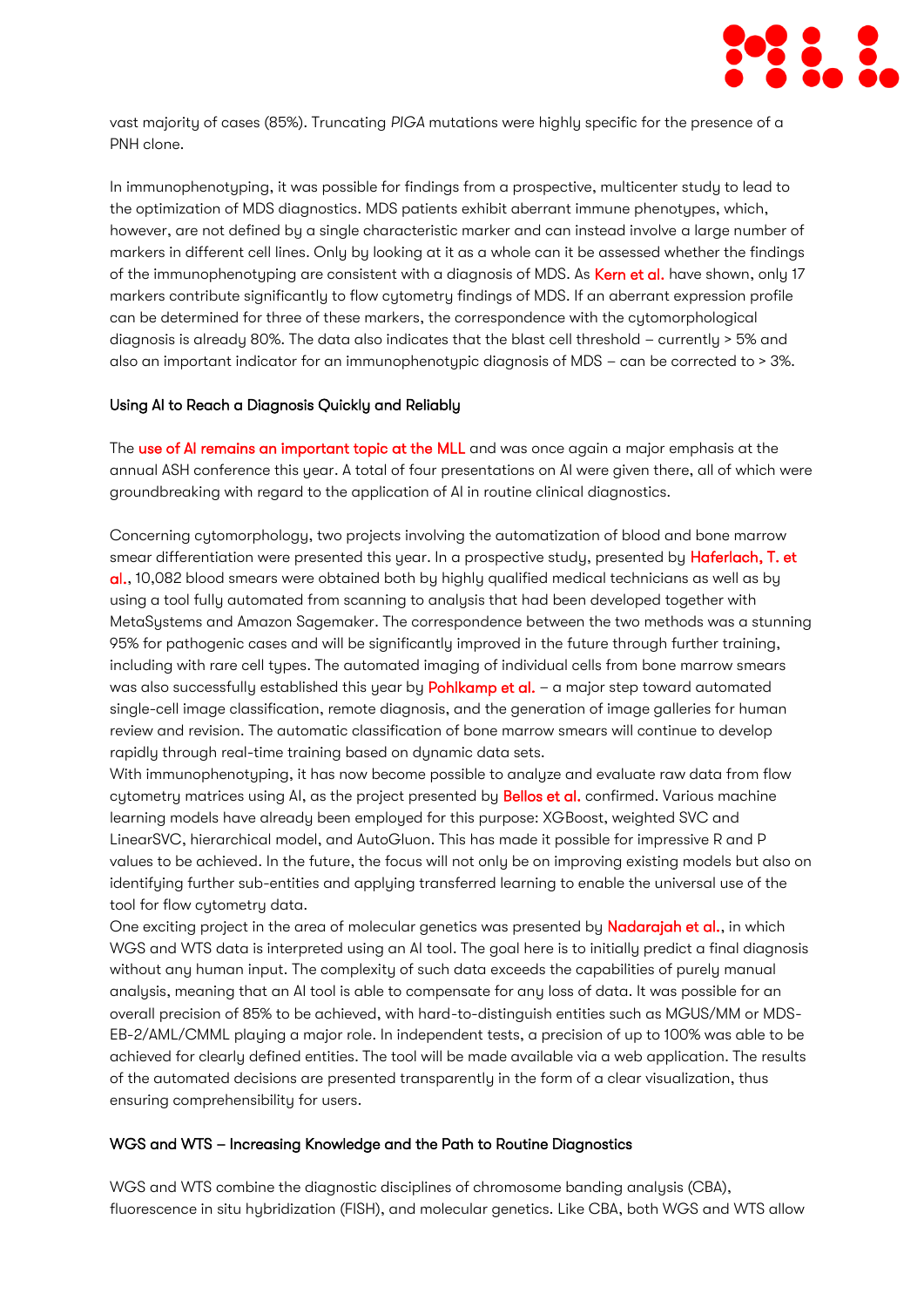

genome-wide insights – albeit at a nucleotide base size resolution. As the previously presented study by **Nadarajah et al.** underscores, genetic characterization using genome-wide methods is so comprehensive that it has already enabled AI-assisted classification of diseases even today. Along with this, research on genome-wide data is also increasing our knowledge of pathogenetic mechanisms.

For example, a prognostically negative influence of *TP53* aberrations (due to mutations, deletions, or CN-LOH) has been described and validated for various forms of neoplasia. In one large cohort of 4,646 patients, [Stengel et al.](https://ashpublications.org/blood/article/138/Supplement%201/2224/478760) systematically evaluated the frequency and composition of *TP53* alterations and their clinical impact on 29 cases of neoplasia. It was detected in 13% of these patients, revealing a general association between lymphatic entities and *TP53* aberrations*.* In addition, a clear association between *TP53* alterations and a complex karyotype was detectable for the entire cohort as well. For HGBL, MZL, and T-NHL, a *TP53* aberration did not affect overall survival. There was a negative prognostic influence in patients with MCL and MPAL, but this was independent of whether one or both alleles ("double hit") were affected. For the remaining entities, the presence of a *TP53*  alteration shortened overall survival, an effect that was increased for cases with a double hit. The study by [Wahida et al.](https://ashpublications.org/blood/article/138/Supplement%201/375/478237) furnishes an interesting insight into the biological impacts of *TP53* mutations. In this study, telomere length and telomerase activity were studied using WGS and WTS in patients with AML, MDS, and PNH and compared with data from healthy subjects. Due to the high level of replication stress to which strongly proliferating tumor cells are exposed, shortened telomeres usually represent a characteristic feature of cancer. Contrary to this expectation, elongated telomeres were found in one subgroup of the AML cohort in which an association with *TP53* mutations was discovered*.* Moreover, there was also a correlation between telomere length and the *TP53* mutation burden as well as telomerase activity and the *TP53* mRNA level*.*

A diagnostic gap was able to be filled by WGS. Up until now, it was not possible to detect microdeletions either by sequencing or by chromosome analysis. Only the use of FISH probes permits a targeted detection, although not comprehensive screening. The abstract by [Baer et al.,](https://ashpublications.org/blood/article/138/Supplement%201/3672/479796) for which various myeloid entities were tested for microdeletions, showed that this can be achieved by means of WGS. *RUNX1* and *TET2* were the genes most frequently affected. Other deletion mutations were found mainly in genes for which a loss-of-function profile is known from myeloid neoplasia. In addition to mutations, microdeletions represent yet another mechanism by which functional gene loss can occur.

Can WGS and WTS measure up to the current gold standard in order to establish themselves in clinical routine? The abstracts by [Haferlach, C. et al.,](https://ashpublications.org/blood/article/138/Supplement%201/273/479553) [Truger et al.,](https://ashpublications.org/blood/article/138/Supplement%201/397/478218) and [Hörmann et al.](https://ashpublications.org/blood/article/138/Supplement%201/1495/480091) provide a clear answer for a range of different entities. For acute leukemia and multiple myeloma, there is a high level of correspondence between findings from routine diagnostics and WGS/WTS. In the vast majority of cases, alterations not detected by genome-wide methods were attributable to small clone sizes or a low mutation burden. In addition, duplications of the entire set of chromosomes (e.g., tetraploidy) cannot be identified using WGS. Against this stand the benefits of genome-wide methods. In the case of ALL, this already starts during the processing of samples – while the low *in vitro* proliferation of the ALL cells is a limiting factor for cytogenetics, only purified nucleic acids are needed for WGS and WTS. In addition, the ALL subtypes of Philadelphia-like ALL and of ALL with *DUX4* rearrangement can be identified easily using WTS, while they are difficult to map with the current gold standard. What is more, rare and cytogenetically cryptic rearrangements along with numerous chromosomal changes can also be detected using WGS/WTS. Last but not least, by providing information on the mutation status, WGS also enables the search for molecular genetic markers relevant to diagnosis, prognosis, and therapy. For mastocytosis, detecting the characteristic *KIT* D816V mutation using WGS was only possible in 21% of the patients. Here, too, the generally low mutation burden is assumed to be the cause. Even for the example of mastocytosis, however, the clear advantage of the genome-wide methods was the comprehensive genetic characterization they provide; at least one non-*KIT* mutation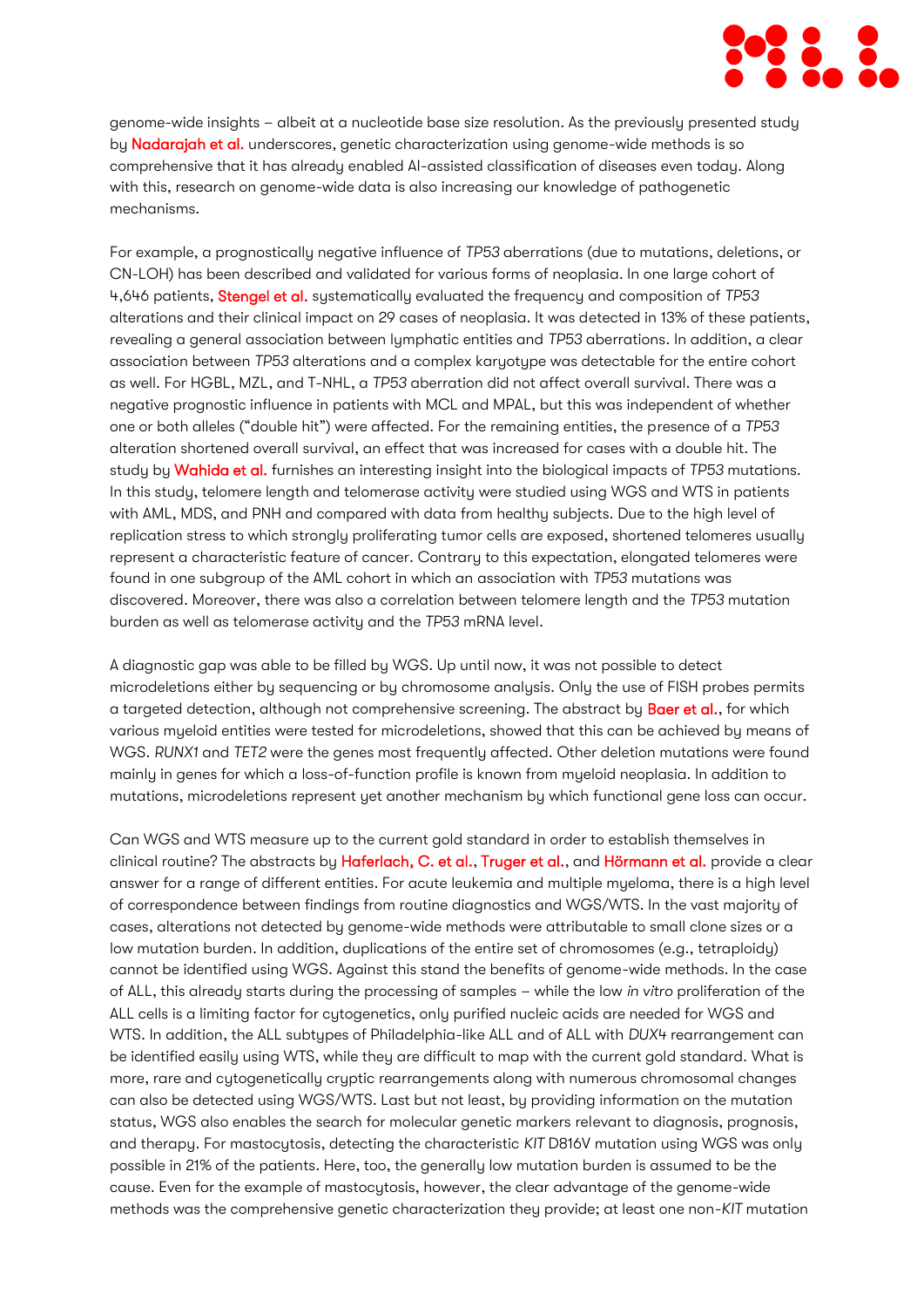

was able to be detected in 46% of the patients, while cytogenetic aberrations were detected in 21%. The detected alterations also had an impact on the prognosis; patients with non-*KIT* mutations and chromosomal changes exhibited the shortest overall survival. If there was only one type of aberration (mutation or chromosomal change), survival was already reduced compared to patients without any aberrations.

Author: Dr. rer. nat. Ines Schmidts

MLL Dx Successfully Accredited by the College of American Pathologists (CAP)

# **CREDITE** COLLEGE of AMERICAN PATHOLOGISTS

MLL Dx, the sister company of the Munich Leukemia Laboratory (MLL) with its [MLLSEQ brand,](http://www.mllseq.com/) was appraised by the [College of American Pathologists \(CAP\)](https://www.cap.org/) and successfully accredited according to their requirements. Since 2019, MLL Dx has been accredited according to the international standards DIN EN ISO 15189 "Medical Laboratories – Requirements for Quality and Competence" and DIN EN ISO/IEC 17025 "General Requirements for the Competence of Testing and Calibration Laboratories" by the Deutsche Akkreditierungsstelle (German Accreditation Body – DAkkS).

The CAP is a medical organization founded in 1946, to which around 18,000 certified pathologists belong. The task of the CAP is to promote and represent the best practices in pathology and laboratory medicine. The CAP offers medical laboratories accreditations and suitability tests and also publishes checklists with requirements for conducting laboratory tests. Their standards are accepted as the strictest and most demanding in the medical industry. The CAP accreditation system for laboratories is based on globally, objectively verifiable quality standards, thereby generating both comparability and mutual trust.

"The fact that MLL Dx has been successfully accredited by the CAP is very important to us. Quality and constant improvement are a high priority for us and play an enormous role in our everyday work. As with our DakkS accreditations, the CAP accreditation confirms that we adhere to very high quality standards," said Prof. Dr. med. Wolfgang Kern, founder and managing director of the MLL.

MLL Dx was founded in 2017 as a sister company of the MLL and offers comprehensive leukemia and lymphoma diagnostics for foreign patients and as part of clinical studies. The services and knowledge of the MLL and MLL Dx are directly interconnected, guaranteeing patients the best possible diagnostics according to the current state of the art. Both companies have embodied high quality and constant improvement since they were founded.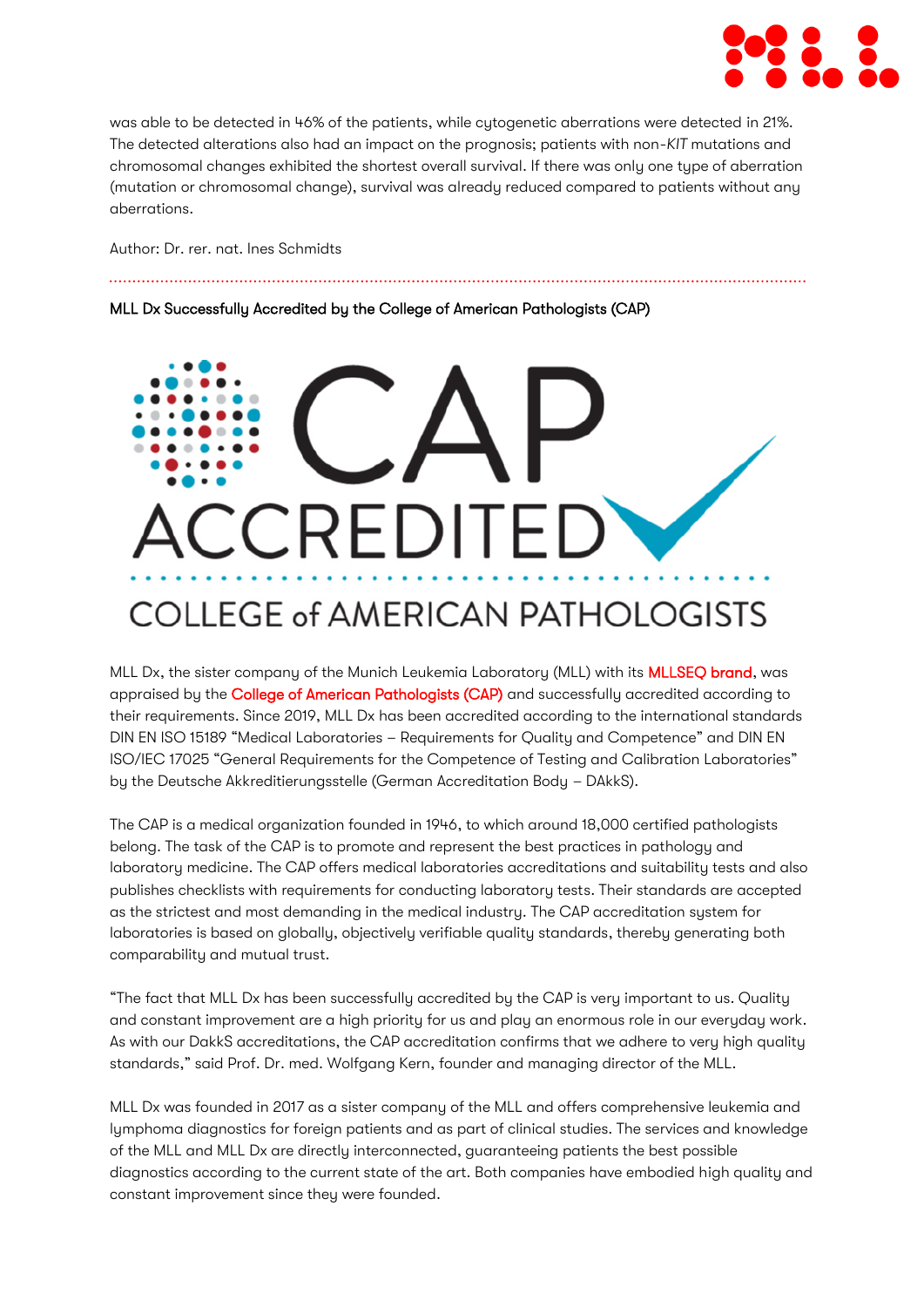

The [CAP accreditation certificate can be found here.](https://www.mll.com/Downloads_MLL/qualitaetsmanagement/MLL_Dx_CAP.pdf) Click [here](https://www.cap.org/) to access the CAP website. More information on the MLL Dx or MLLSEQ services, methods, and offers can be found at [www.mllseq.com.](http://www.mllseq.com/)

Author: Dr. rer. nat. Christine Käppel

## Important Dates

# MLL Academy 2022

The next MLL Academy will take place from April 25 to 29, 2022, as a virtual event. At the five-day workshop on the topic "State-of-the-art diagnostics in hematological malignancies," the 15 participants can expect a mixture of theoretical and practical content, along with joint discussions on leukemia and lymphoma diagnostics. Registration is still possible up until February 28, 2022.

[More information about registration can](https://www.mll.com/aktuelles/veranstaltung/mll-academy-2022.html) be found here.

## Most Recent Publications with MLL Involvement

- Baer C et al. Detection of ABL1 kinase domain mutations in therapy naïve BCR-ABL1 positive acute lymphoblastic leukemia. Haematologica. 2021. **Q [Open publication](https://pubmed.ncbi.nlm.nih.gov/34758608/)**
- Bendig S et al. Diagnostic challenge of identifying cases with recurrent t(8;14)(q24.21;q32.2) Involving BCL11B in acute leukemias of ambiguous lineage: an analysis of eight patients. Leuk Lymphoma. 2021. **Q [Open publication](https://pubmed.ncbi.nlm.nih.gov/34738838/)**
- Gurnari C et al. TET2 mutations as a part of DNA dioxygenase deficiency in myelodysplastic syndromes. Blood Adv. 2021. **Q [Open publication](https://pubmed.ncbi.nlm.nih.gov/34768283/)**
- Heuser et al. 2021 Update Measurable Residual Disease in Acute Myeloid Leukemia: European LeukemiaNet Working Party Consensus Document. Blood. 2021. **Q [Open publication](https://pubmed.ncbi.nlm.nih.gov/34724563/)**
- Kongkiatkamon S et al. Molecular characterization of the histone acetyltransferase CREBBP/EP300 genes in myeloid neoplasia. Leukemia. 2021. **Q [Open publication](https://pubmed.ncbi.nlm.nih.gov/34845315/)**
- Lin WY at al. Genome-wide association study identifies susceptibility loci for acute myeloid leukemia. Nat Commun. 2021;12(1):6233. **Q [Open publication](https://pubmed.ncbi.nlm.nih.gov/34716350/)**
- Mallesh N et al. Knowledge transfer to enhance the performance of deep learning models for automated classification of B cell neoplasms. Patterns (N Y). 2021;2(10):100351. **Q Open** [publication](https://pubmed.ncbi.nlm.nih.gov/34693376/)
- Marcault C et al. Prognostic of Core Binding Factor (CBF) Acute Myeloid Leukemia With Complex Karyotype. Clin Lymphoma Myeloma Leuk. 2021. **Q [Open publication](https://pubmed.ncbi.nlm.nih.gov/34674982/)**
- Matek C et al. Highly accurate differentiation of bone marrow cell morphologies using deep neural networks on a large image data set Blood. 2021:138(20):1917-1927. **Q [Open publication](https://pubmed.ncbi.nlm.nih.gov/34792573/)**
- van de Loosdrecht et al. Clinical application of flow cytometry in patients with unexplained cytopenia and suspected myelodysplastic syndrome: A report of the European LeukemiaNet International MDS-Flow Cytometry Working Group. Cytometry B Clin Cytom. 2021. **Q Open** [publication](https://pubmed.ncbi.nlm.nih.gov/34897979/)
- van der Velden et. Flow cytometric analysis of myelodysplasia: Pre-analytical and technical issues-Recommendations from the European LeukemiaNet. Cytometry B Clin Cytom. 2021.  $\mathbf Q$ [Open publication](https://pubmed.ncbi.nlm.nih.gov/34894176/)
- $\triangleright$  [Click here to go to all publications](https://www.mll.com/wissenschaft/forschungpublikationen.html)